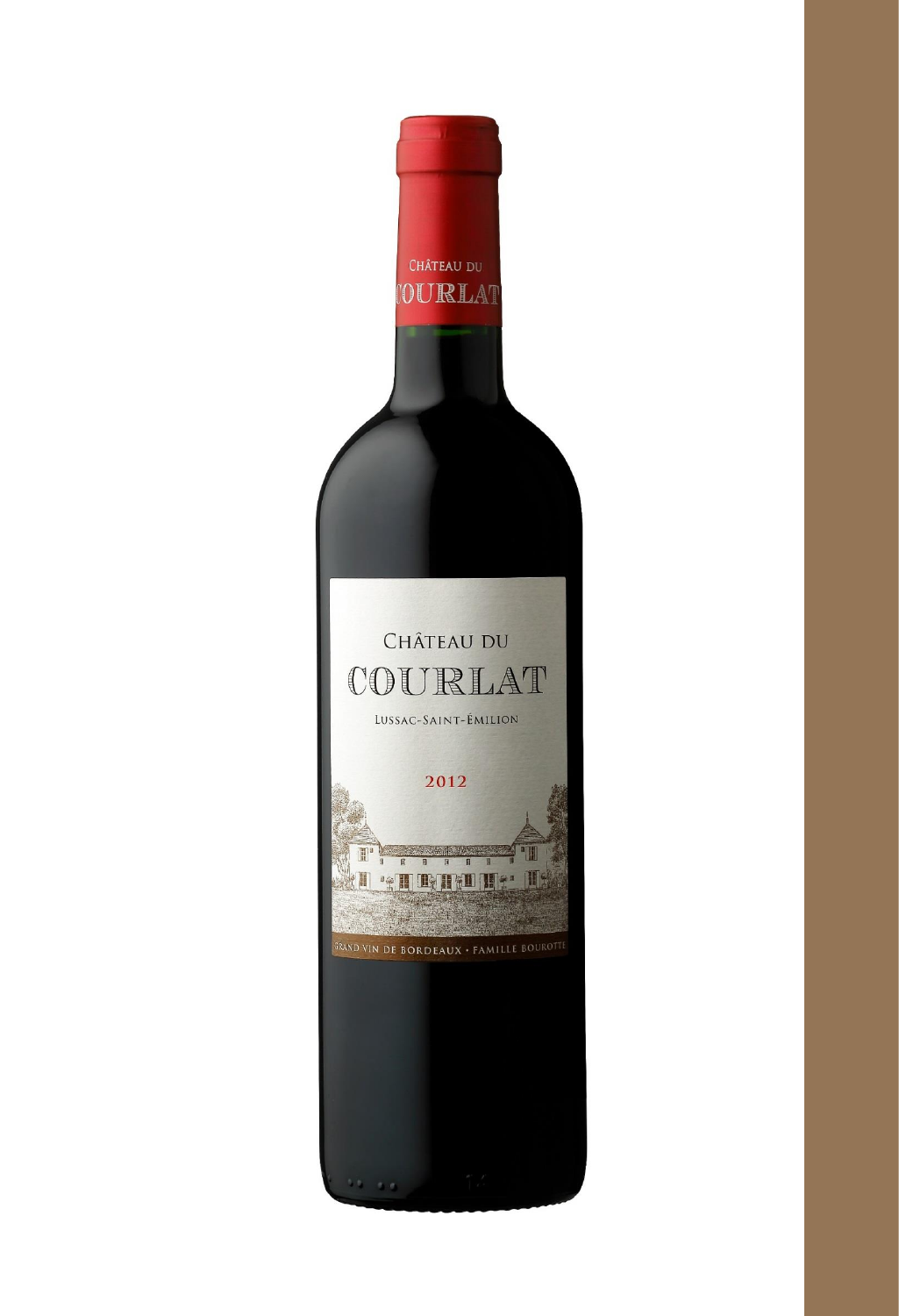## **CHÂTEAU DU COURLAT**

## **2016**

#### **THE WINE ADVOCATE – Neal Martin , 28 Avril 2017 : 91-93**

The 2016 Du Courlat has a rich, slightly jammy bouquet with redcurrant and cranberry fruit. The palate is well balanced with juicy tannins, rich but nicely controlled with a very poised and tensile finish. Now this is a lovely Lussac Saint Emilion in the making. One to watch out for.

#### **JAMESSUCKLING.COM, Mai 2017: 91-92**

A fresh and clean wine with blueberry, walnut and hints of chocolate. Medium to full body, firm and silky tannins and a crisp finish. Linear and firm.

#### **EXTRAPRIMA –Thomas Boxberger-Von Schaabner, 20 avril 2017 : 87-89**

#### **WEINVERSTAND EXTRA BORDEAUX 2016 - Ulrich Sauter, 19 mai 2017: 89-91**

Röstig, dunkelbeerig mit einer Spur Reduktion. Saftig, seidig am Gaumen, milde Frucht, deutliche Kalk-Mineralität. Recht homogen, mittelgewichtig in der Anlage und nicht übers Ziel hinausschießend, adrette kirschige Abgangsfrucht, Alkohol knapp integriert.

## **2015**

#### **DECANTER – Stephen Brook, Andrew Jefford et Tim Sikes, Avril 2018 : 89**

Warm, round, sweet-fruited and attractive scents, with a little graphite refinement. Satisfying rather than showy, but there is lots to like here. Drink 2019-2025.

#### **THE WINE ADVOCATE – Neal Martin, 21 Febr. 2018 : 87+**

The 2015 Du Courlat has a ripe candied bouquet with Maraschino cherry and crushed strawberry scents. The palate is medium-bodied with slightly hard tannin on the entry, moderate acidity, quite firm in the mouth with a stony finish. There is just a nagging bitterness here that jars on the finish. Give this another year in bottle. Anticipated maturity: 2019 - 2027.

### **JAMESSUCKLING.COM – 02 février 2018 : 90**

Some lighter strawberry and raspberry aromas here in a fresh, vibrant style. The palate has a smooth array of tangy strawberry flavors amid fresh acidity and supple tannins. Drinking well already.

#### **TASTINGBOOK - Markus Del Monego, 12 avril 2016: 88**

Dark purple red with violet hue and almost black core. Pleasant fruit with hints of dark berries and cherries, discreet spiciness. On the palate well balanced with ripe tannins, juicy fruit and good length

### **2014**

#### **RAPPORT JAMES SUKLING, Février 2017 : 90**

Complex aromas of wet earth, dark fruits and hints of tar. It's clean with upfront fruit flavors, soft tannins and a clean finish. Some herbs, too. Better in a year or two.